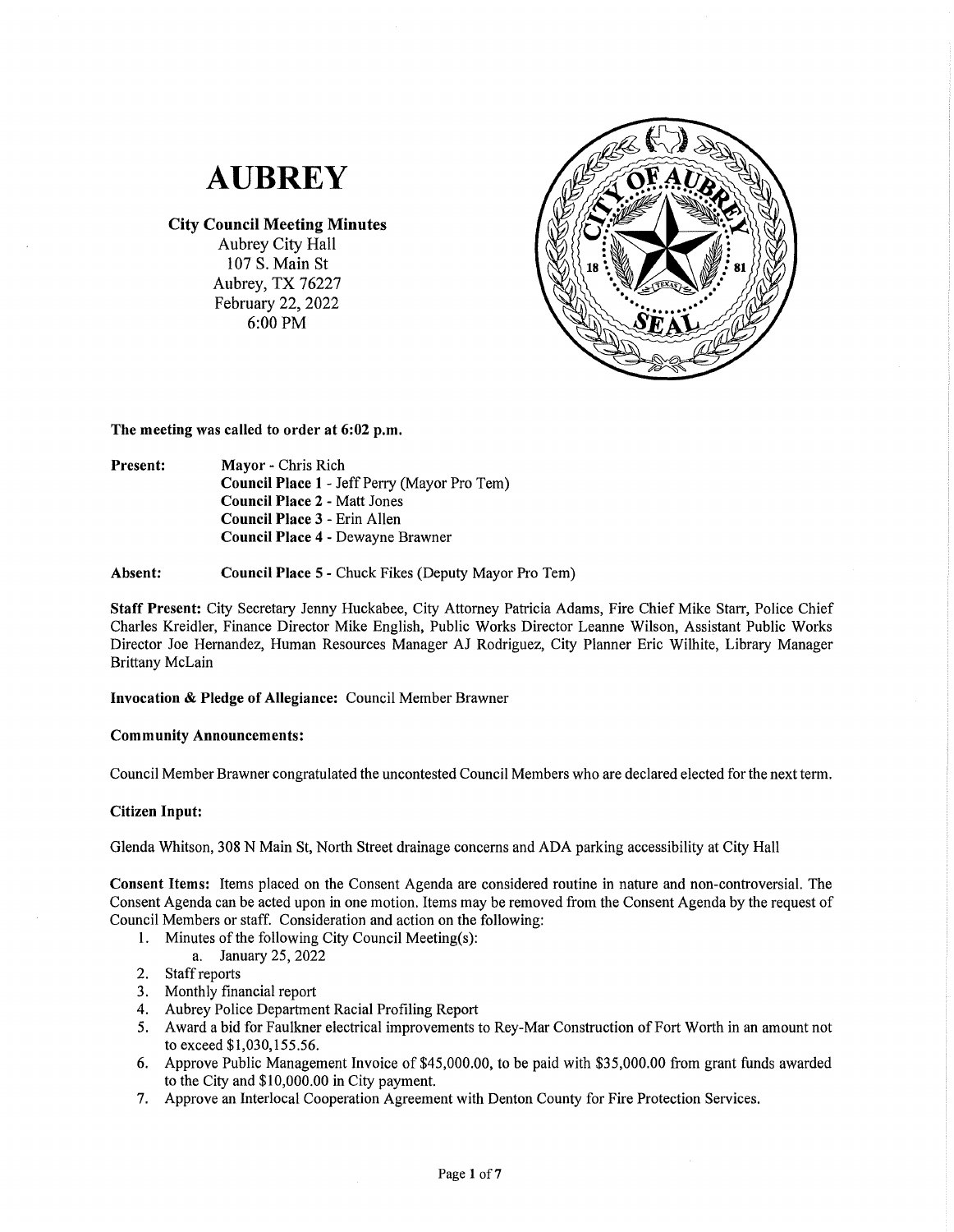**Council Member Allen requested removal of the staff reports. Council Member Brawner requested removal of items 5, 6, and** 7.

**After discussion on the removed items, Council Member Brawner made a motion to approve all Consent Agenda items including those removed. Council Member Jones seconded. Motion passed unanimously.** 

**Public Hearings:** These hearings are open to the public for participation by expressing concerns or asking questions to the Presenter, City Council, and City Staff.

8. Hold a Public Hearing, consider and act on an Ordinance annexing approximately 81.476 acres of land generally located on Springhill Road, east of the intersection of Springhill Road and U.S. Highway 377, into the City of Aubrey, Denton County, Texas and extending the boundary limits of the City to include the above described property. (Keeneland)

**The public hearing was opened at 6:17 p.m. and closed 6:19 p.m.** 

**Council Member Perry made a motion to approve the Ordinance annexing approximately 81.476 acres of land generally located on Springhill Road, east of the intersection of Springhill Road and U.S. Highway 377, into the City of Aubrey, Denton County, Texas and extending the boundary limits of the City to include the above described property, subject to final review of the service agreement by staff. Council Member Brawner seconded. Motion passed unanimously. (Ordinance 735-22)** 

9. Hold a public hearing, consider and act on a Resolution authorizing and creating the Aubrey Public Improvement District No. 2 consisting of approximately 81.476 acres of land generally located on Springhill Road, east of the intersection of Springhill Road and U.S. Highway 377 being generally located within the City of Aubrey and more commonly identified as the Keeneland development; authorizing and providing an effective date. Continued from January 25, 2022 meeting. (Keeneland)

**The public hearing was opened at 6:21 p.m. and closed at 6:21 p.m.** 

**Council Member Brawner made a motion to approve a Resolution authorizing and creating the Aubrey Public Improvement District No. 2 consisting of approximately 81.476 acres of land generally located on Springhill Road, east of the intersection of Springhill Road and U.S. Highway 377. Council Member Jones seconded. Motion passed unanimously. (Resolution 881-22)** 

10. Hold a Public Hearing on the creation of Tax Increment Reinvestment Zone No. 2 (TIRZ No. 2), consisting of approximately 81.476 acres of land generally located on Springhill Road, being generally located east of the intersection of Springhill Road and U.S. Highway 377 within the City of Aubrey and more commonly identified as the Keeneland Development; authorizing issuance of notice; and providing a preliminary Project Plan and Financing Plan prepared at the direction of City staff. (Keeneland)

**The public hearing was opened at 6:22 p.m. and closed at 6:23 p.m.** 

11. Consider and take appropriate action on an Ordinance of the City of Aubrey creating TIRZ No. 2 for the Keeneland Development in accordance with Chapter 311 of the Texas Tax Code, creating a board of directors, establishing a Tax Increment Fund, containing findings related to the creation of the Zone, providing a date for the termination of the Zone; providing a date for termination of the zone; and providing that the zone take effect immediately upon passage of the Ordinance.

## **Council Member Perry made a motion to approve the Ordinance of the City of Aubrey creating TIRZ No. 2 for the Keeneland Development in accordance with Chapter 311 of the Texas Tax Code. Council Member Brawner seconded. Motion passed unanimously. (Ordinance 740-22)**

12. Hold a Public Hearing, consider and act on an Ordinance annexing approximately 206.939 acres of land generally located southeast of West Blackjack Road's intersection with US Highway 377, into the City of Aubrey, Denton County, Texas and extending the boundary limits of said City so as to include the above described property. (High Pointe)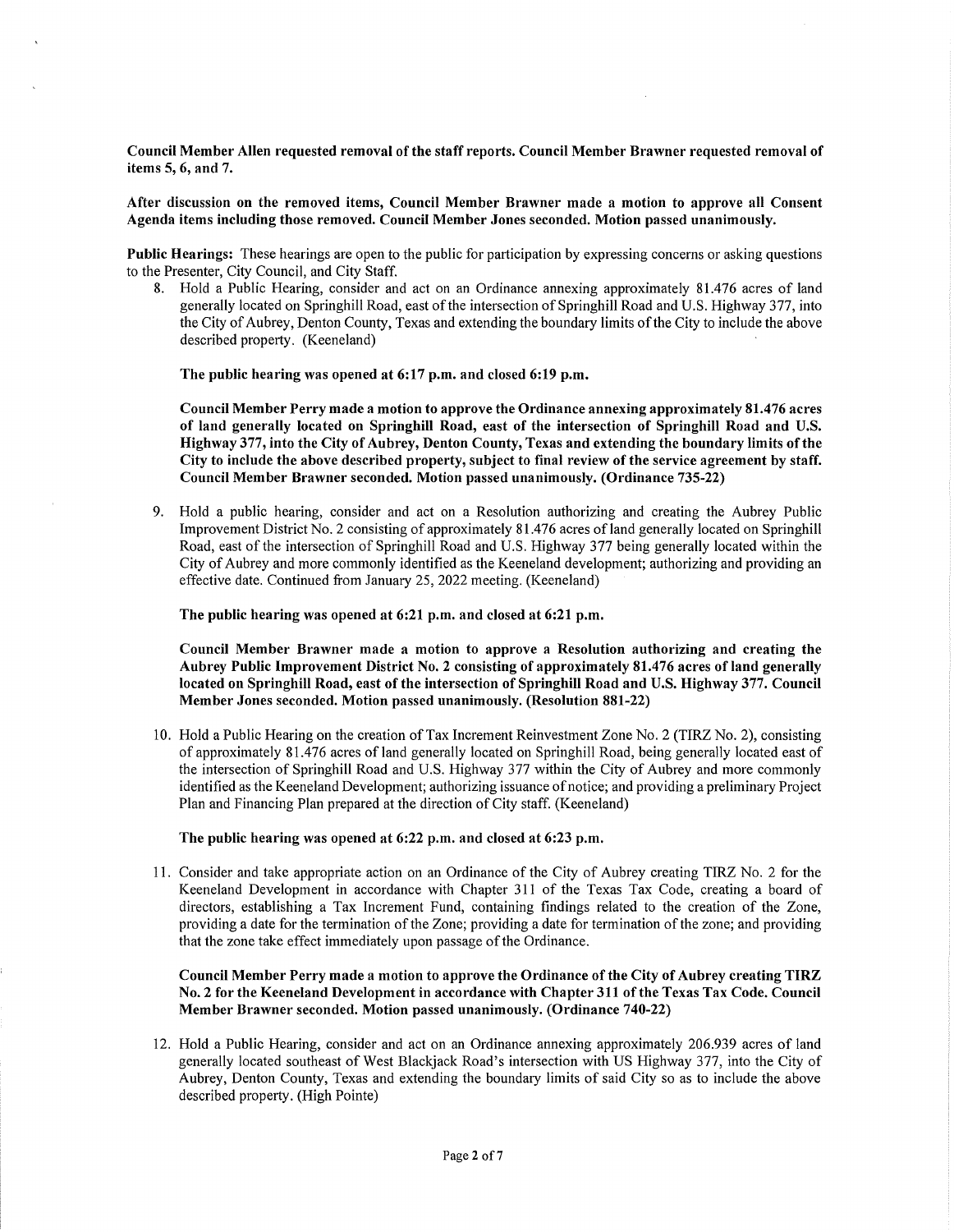**The public hearing was opened at 6:26 p.m. and closed at 6:26 p.m.** 

**Council Member Perry made a motion to approve the Ordinance annexing approximately 206.939 acres of land generally located southeast of West Blackjack Road's intersection with US Highway 377, into the City of Aubrey, Denton County, Texas and extending the boundary limits of said City so as to include the above described property, subject to final review of the service agreement by staff. Council Member Brawner seconded. Motion passed unanimously. (Ordinance 736-22)** 

13. Hold a Public Hearing, consider and act on an Ordinance annexing approximately 103.261 acre tract ofland generally located southeast of West Blackjack Road's intersection with US Highway 377, into the City of Aubrey, Denton County, Texas and extending the boundary limits of said City so as to include the above described property. (High Pointe)

**The public hearing was opened at 6:28 p.m. and closed at 6:28 p.m.** 

**Council Member Jones made a motion to approve the Ordinance annexing approximately 103.261 acre tract of land generally located southeast of West Blackjack Road's intersection with US Highway 377, into the City of Aubrey, Denton County, Texas and extending the boundary limits of said City so as to include the above described property, subject to final review of the service agreement by staff. Council Member Perry seconded. Motion passed unanimously. (Ordinance 737-22** 

14. Hold a Public Hearing regarding the creation of Tax Increment Reinvestment Zone No. 3 (TIRZ No. 3) consisting of approximately 460.76 acres ofland generally located west of the intersection of Blackjack Road and U.S. Highway 377 within the City of Aubrey and more commonly identified as the High Pointe Development; authorizing issuance of notice; and providing a preliminary Project Plan and Financing Plan prepared at the direction of City staff. (High Pointe)

**The public hearing was opened at 6:29 p.m. and closed at 6:30 p.m.** 

15. Consider and take appropriate action on an Ordinance of the City of Aubrey creating TIRZ No. 3 for the High Pointe Development in accordance with Chapter 311 of the Texas Tax Code, creating a board of directors, establishing a Tax Increment Fund, containing findings related to the creation of the Zone, providing a date for the termination of the Zone; providing a date for termination of the zone; and providing that the zone take effect immediately upon passage of the Ordinance.

**Council Member Jones made a motion to approve the Ordinance of the City of Aubrey creating TIRZ No. 3 for the High Pointe Development in accordance with Chapter 311 of the Texas Tax Code, creating a board of directors, establishing a Tax Increment Fund, containing findings related to the creation of the Zone, providing a date for termination of the zone; and providing that the zone take effect immediately upon passage of the Ordinance. Council Member Perry seconded. Motion passed unanimously. (Ordinance 741-22)** 

- **Old Business:** These are unresolved items carried over from previous meetings.
	- 16. Consider an agreement between the City of Aubrey and RPGA Design Group, Inc. to perform the Public Safety Services Facility Assessment and Design. The costs will be funded from the Fire Services Fund. (Fire Chief Mike Starr)

**Robert Garza, with RPGA Design Group, provided information.** 

**Council Member Brawner made a motion to approve the agreement between the City of Aubrey and RPGA Design Group, Inc. to perform the Public Safety Services Facility Assessment and Design to be funded from the Fire Services Fund. Council Member Perry seconded. Motion passed unanimously.** 

17. Receive a report, consider and take appropriate action regarding North Street drainage (Birkhoff, Hendricks and Carter)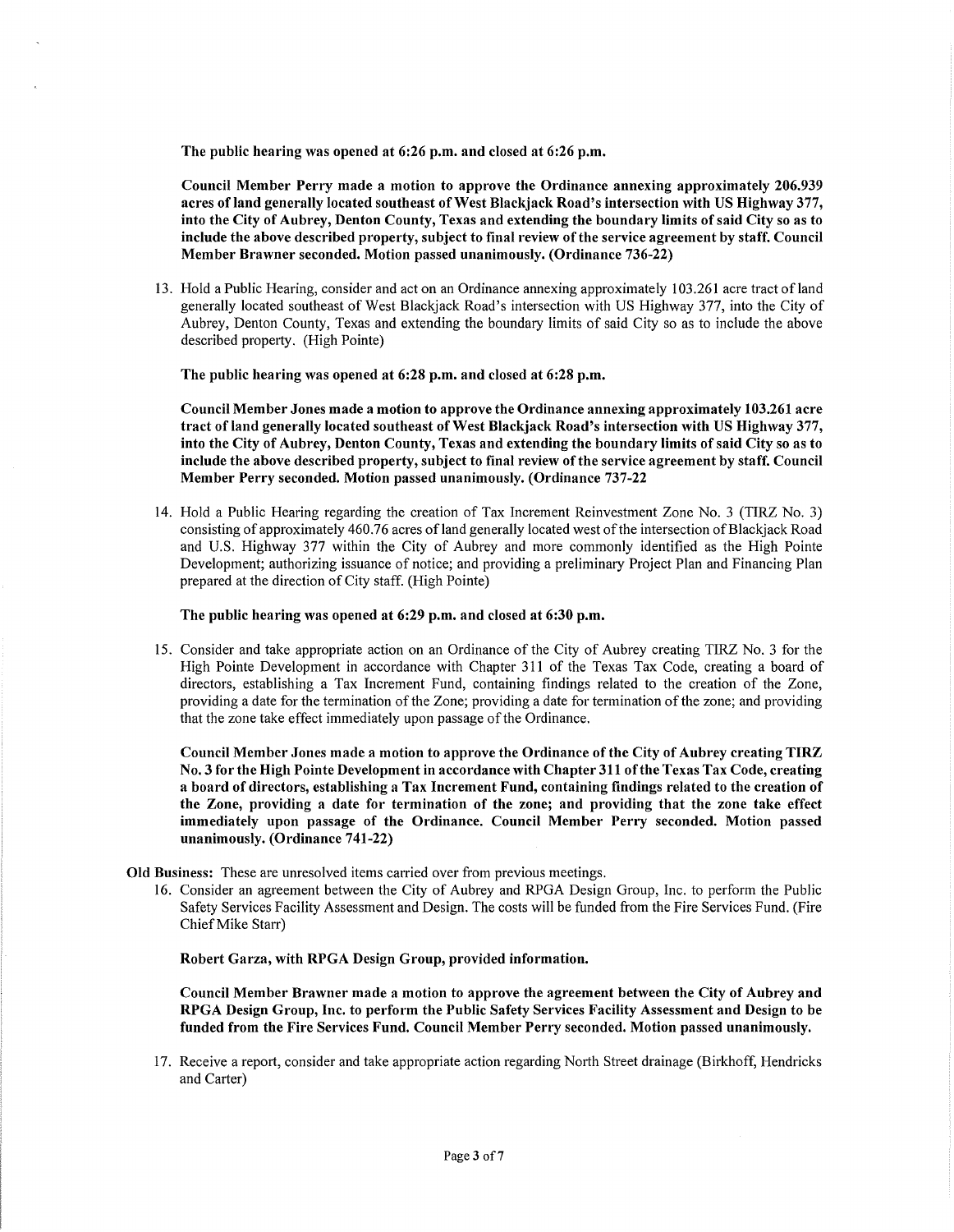**Gary Hendricks, with Birkhoff, Hendricks and Carter, LLP, provided information. No action taken.** 

18. Receive a report, consider and take appropriate action regarding the water and sewer capacity (Birkhoff, Hendricks and Carter)

**Gary Hendricks, with Birkhoff, Hendricks and Carter, LLP, provided information. No action taken.** 

19. Receive a report, consider and take appropriate action regarding Wastewater Treatment Master Plan Report (Mead & Hunt)

#### **Charlotte Smith, with Mead** & **Hunt, provided information. No action taken.**

20. Consideration and action on an Agreement for Services with National Sign Plaza (Justin Arellano)

#### **Justin Arellano provided information. No action taken.**

21. Consideration and action on a Resolution approving the American Rescue Plan TX4302 Recovery Plan; and providing an effective date. (Lisette Howard, Public Management)

#### **Lisette Howard, of Public Management Inc, provided information. No action taken.**

22. Consider and take appropriate action regarding an Ordinance determining the necessity of acquiring real property described as an approximate 7.093 acres located on the north side of Highmeadow Drive, 200 feet west of US 377 in Aubrey, Denton County, Texas for the construction of public facilities and other improvements, authorizing appropriation of real property and/or the use of the power of eminent domain to acquire real property for public use and delegating authority to initiate condemnation proceedings to the City Administrator. (City Attorney)

**After Executive Session, Council Member Brawner made a motion to approve an Ordinance determining the necessity of acquiring real property described as an approximate 7.093 acres located on the north side of Highmeadow Drive, 200 feet west of US 377 in Aubrey, Denton County, Texas for the construction of public facilities and other improvements, authorizing appropriation of real property and/or the use of the power of eminent domain to acquire real property for public use and delegating authority to initiate condemnation proceedings to the City Administrator. Council Member Perry seconded. Motion passed unanimously. (Ordinance 738-22)** 

**New Business:** New items previously requested by Council Members, City Staff, or Citizens for consideration by the City Council.

23. Receive a presentation, consider and take appropriate action regarding the Tax Increment Reinvestment Zone Annual Report. (Abdi Yassin, Municap)

#### **Abdi Yassin, of Municap, Inc, provided information. No action taken.**

24. Consideration and action on an agreement between the City of Aubrey and Municap, Inc. for Administrative Services related to the City's Tax Increment Reinvestment Zones. (Finance Director Mike English)

**Council Member Jones made a motion to approve an agreement between the City of Aubrey and Municap, Inc. for Administrative Services related to the City's Tax Increment Reinvestment Zones. Council Member Brawner seconded. Motion passed unanimously.** 

25. Consider and affirm appointment of an Executive Director for the Aubrey Municipal Development District. (MDD President Jesse Auer)

**MDD President Jesse Auer announced Leslyn Blake as the new Executive Director for the Aubrey Municipal Development District.**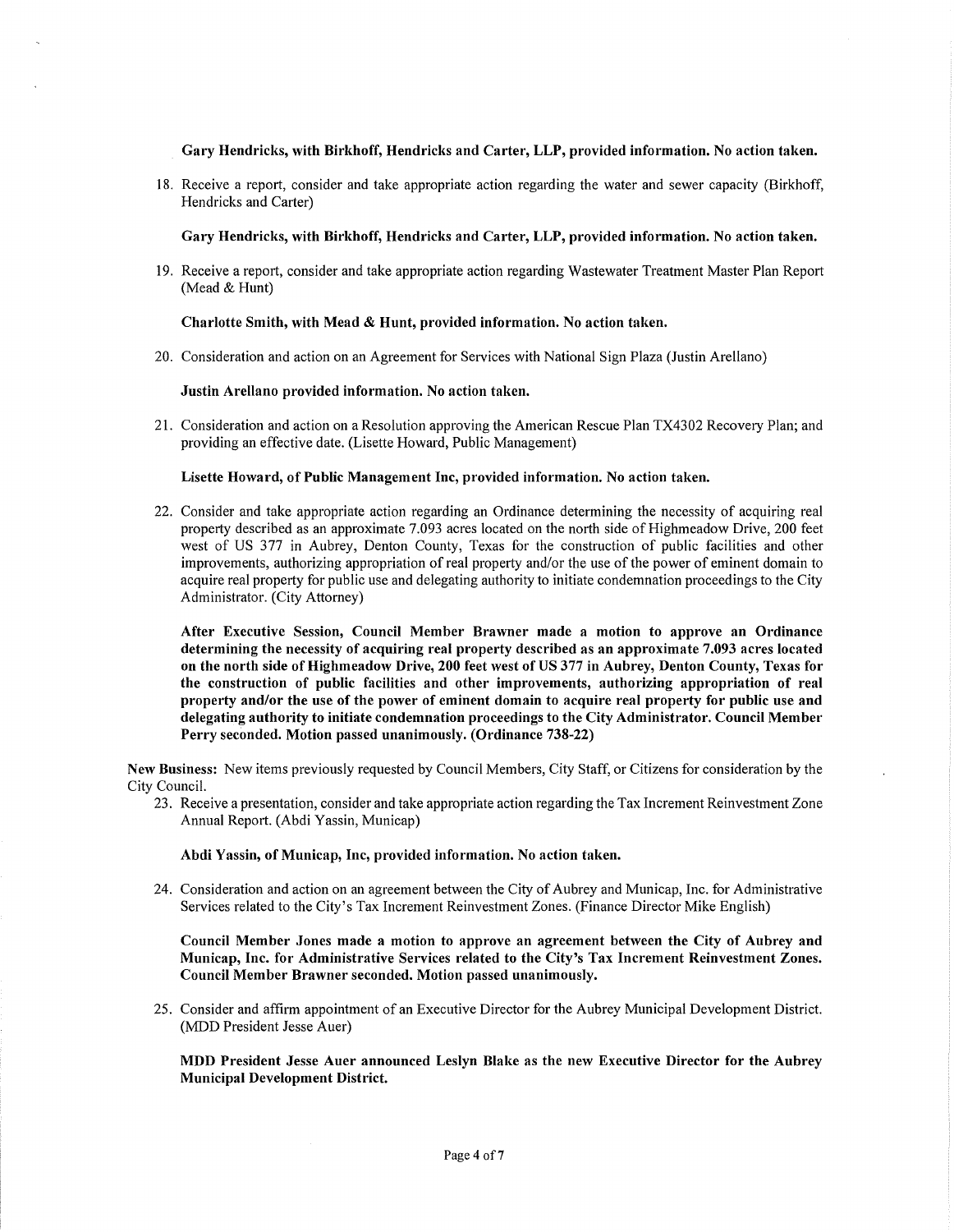Council Member Brawner made a motion to affirm the appointment of Leslyn Blake as the Executive Director for the Aubrey Municipal Development District, subject to an agreement with the **MOD** for **benefits. Council Member Perry seconded. Motion passed unanimously.** 

26. Discussion, consider and take appropriate action regarding TXDOT right-of-way acquisition (City Planner Eric Wilhite)

**City Planner Eric Wilhite provided information. No action taken.** 

27. Consider and act on a Resolution authorizing the Mayor to execute the Texas Subdivision and Special District Election and Release Form for submission to the Office of the Attorney General relative to the Endo/Par and Teva Texas State-Wide Opioid Settlement Agreement. (Attorney Patricia Adams)

**Council Member Allen made a motion to approve a Resolution authorizing the Mayor to execute the Texas Subdivision and Special District Election and Release Form for submission to the Office of the Attorney General relative to the Endo/Par and Teva Texas State-Wide Opioid Settlement Agreement. Council Member Perry seconded. Motion passed unanimously. (Resolution 880-22)** 

**Advisory Board Reports:** Ifan advisory board wishes to provide any updates, the name of the board and description of the report will be provided below. Receive a report and discuss the following:

28. Capital Improvement/Impact Fee Board: Consideration and action appointing members to the Capital Improvements/Impact Fee Committee Board.

#### **No action taken.**

29. Home Rule Charter Commission vacancies: Consideration and action removing and/or appointing members to serve on the Home Rule Charter Commission.

**Council Member Brawner made a motion to accept the resignation of Diana Mitchell and appoint Brittney Murray to the Home Rule Charter Commission. Council Member Perry seconded. Motion passed unanimously.** 

#### **City Administrator/Department Head Updates and Council Discussion:**

**Fire Department:** 

Aubrey Area Ambulance Merger (Fire Chief Mike Starr)

**Police Department:** 

Privacy and safety updates for City Hall. (Police Chief Charles Kreidler)

### **Public Works:**

- Downtown Project (Public Works Director Leanne Wilson)
- Solid Waste RFP's
- Park Master Plan
- Community Development Grant Program
- New Lift Station
- Thoroughfare Plan

#### **Human Resources:**

Update on Social Media Policy (Human Resources Manager A.J. Rodriguez)

### **Administration:**

Home Rule Charter Update (Police Chief Charles Kreidler)

**Future Agenda Requests:** Council Members, City Staff, and Citizens may request items to be included on future agendas. Discussion is limited to what the request is for, and if and when the item can be put on a future agenda.

#### **Items requested:**

- **Additional attorney firm for the City**
- **Social Media Policy**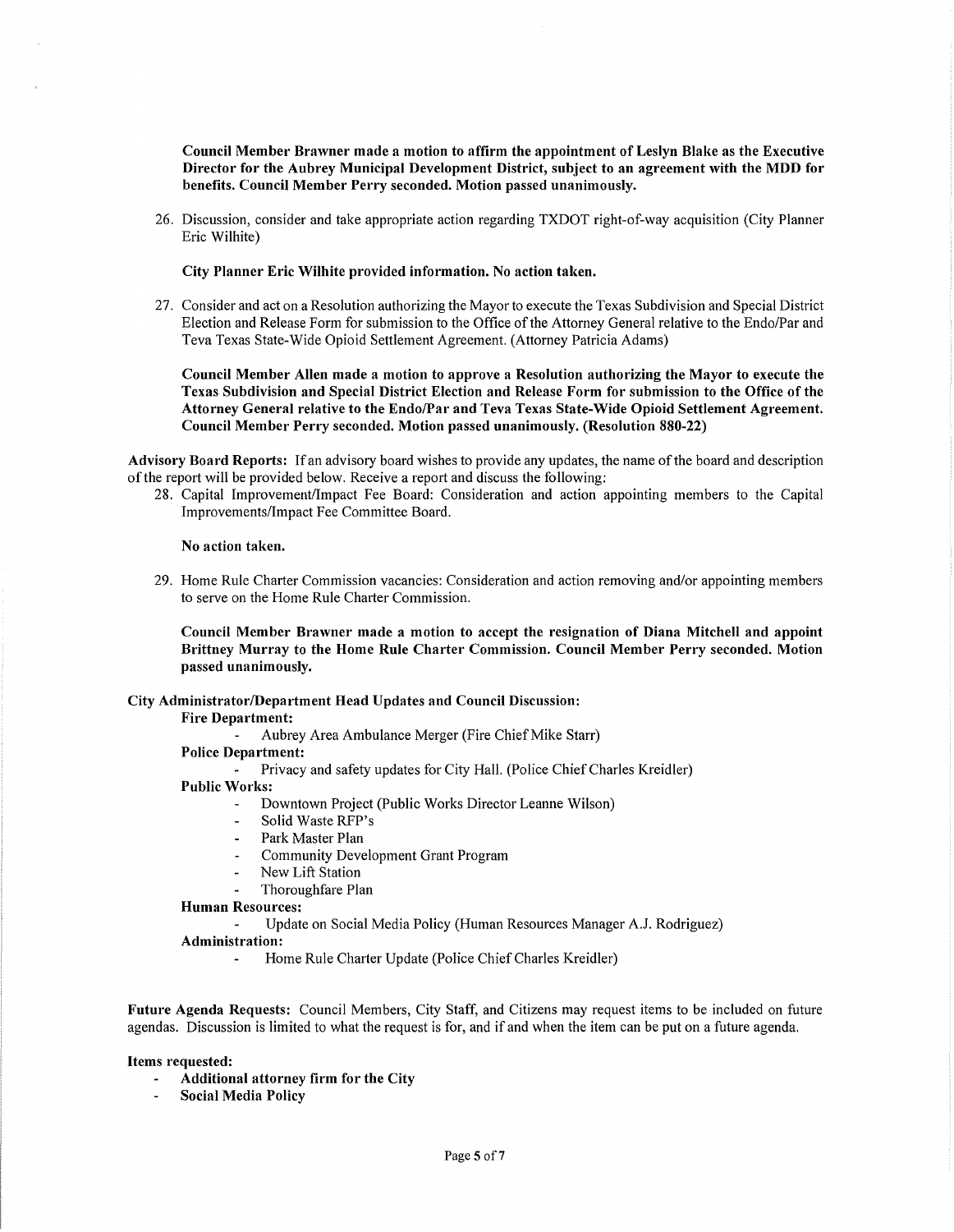### **Special Events Permit**

#### **\*\*\*EXECUTIVE SESSION\*\*\***

*In accordance with Texas Government Code, Section 551.001, et seq., the City Council will recess into Executive Session (closed meeting) to discuss the following:* 

- a) **Section 551.071(1) and (2) Consultation with Attorney.** For Council to seek the advice of its attorney about pending or contemplated litigation or a settlement offer and to consult with the City Attorney on a matter in which the duty of the attorney to the governmental body under the Texas Disciplinary Rules of Professional Conduct of the State Bar of Texas clearly conflicts with the Texas Open Meetings Act:
	- Terms of a Development Agreement for the Clear Sky Development
	- Duck Pointe Development Agreement
	- Petition for Water Service and Sanitary Sewer Service for the proposed Ribbonwood Municipal Utility District No. 1 of Denton County
	- Property at Highway 377 and Highmeadow Drive
	- 36 Acres on FM 428
	- An extraterritorial jurisdiction allocation agreement between the Town of Prosper, Texas and the City of Aubrey, Texas.
	- Tillar Development Light Industrial at 5650 US Highway 377
	- Parkland Regulations for Developments
	- *Indus Aubrey, LLC v. City of Aubrey, et al., Cause No.* 22-0178-393, pending in the 393<sup>rd</sup> District Court of Denton County, Texas.
	- Land acquisition for public improvements High Pointe and Keeneland
- b) **Section 551.072 Real Property.** deliberate the purchase, exchange, lease, or value of real property if deliberation in an open meeting would have a detrimental effect on the position of the governmental body in negotiations with a third person.
	- Potential lease of City Property
	- Acquisition of water and wastewater easements
	- Property at Highway 377 and Highmeadow Drive
	- Land acquisition for public improvements High Pointe and Keeneland  $\overline{a}$
- c) **Section 551.087 Economic Development Negotiations.** To discuss or deliberate regarding commercial or financial information that the City has received from a business prospect that the City seeks to have locate, stay, or expand in or near the territory of the City and with which the City is conducting economic development negotiations; and/or to deliberate the offer of a financial or other incentive to the business prospect:
	- Terms of a Development Agreement for the Clear Sky Development
	- Aubrey Creek Estates Development
	- Duck Pointe Development Agreement
	- Petition for Water Service and Sanitary Sewer Service for the proposed Ribbonwood Municipal Utility District No. 1 of Denton County
- d) **Section 551.071 (2) and 551.074 Personnel Matters.** Consultation with the City Attorney on a matter in which the duty of the attorney to the governmental body under the Texas Disciplinary Rules of Professional Conduct of the State Bar of Texas clearly conflicts with the Texas Open Meetings Act and Deliberation regarding the appointment, employment, evaluation, reassignment, duties, discipline or dismissal of public officer or employee or to hear a complaint or charge against an officer or employee:
	- City Administrator, Interim City Administrator  $\overline{\phantom{a}}$
- e) **Section 551.076 Security.** To discuss or deliberate the deployment, or specific occasions for implementation, of security personnel or devices, or a security audit.
	- City buildings and systems